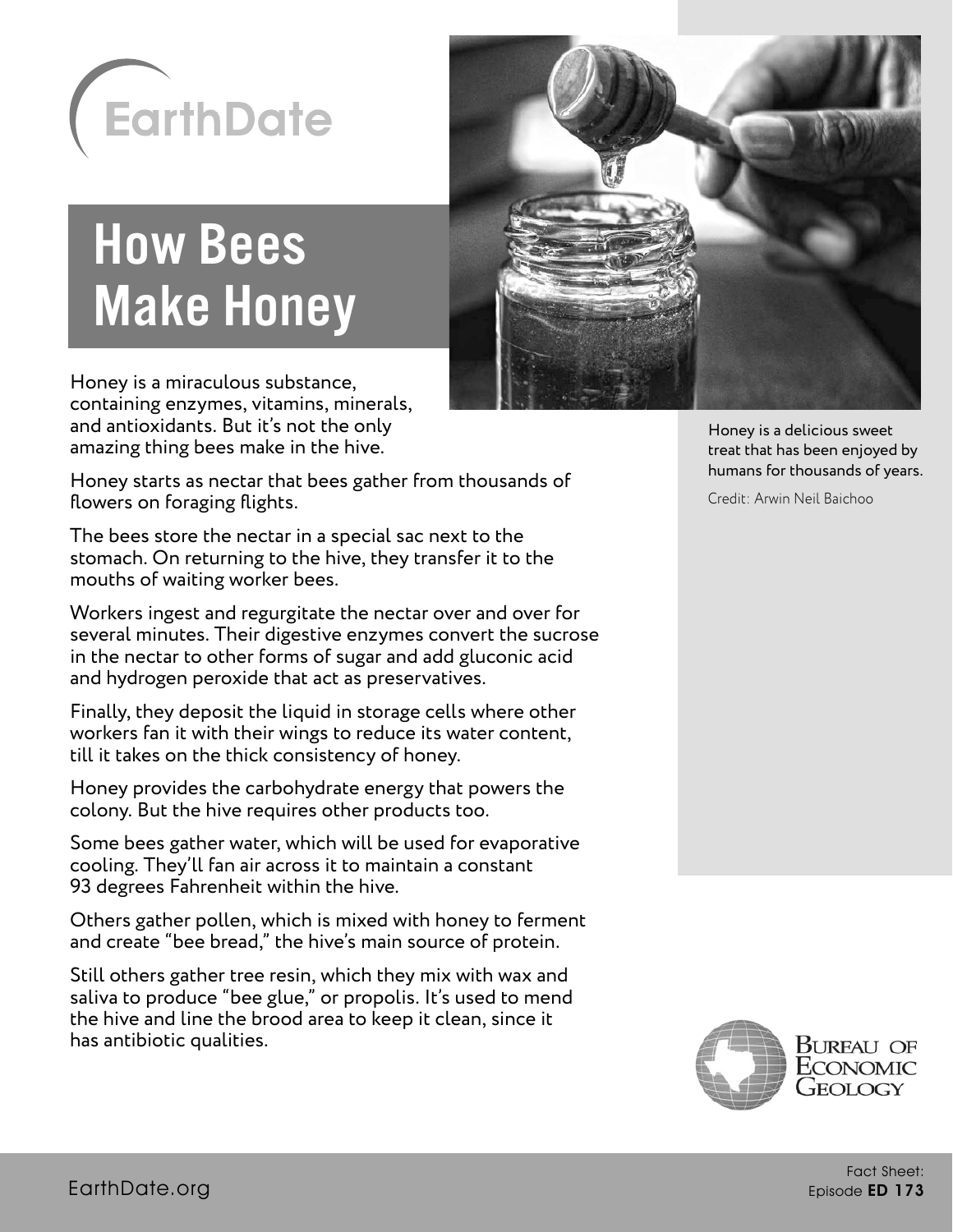## Background: How Bees Make Honey

**Synopsis:** Honeybees are the only insects that produce food that humans can consume directly, and it's a good thing they do, because humans have never been able to duplicate the process required to make honey. As long as it's sealed, honey will not spoil—not for millennia! It is an amazing food that even has special medicinal benefits.

- Honey provides energy for honeybees. It contains enzymes, vitamins, minerals, and antioxidants, but mainly it is composed of sugar carbohydrates (fructose, glucose, maltose, and sucrose).
- $\bullet$  It takes the life's work of 3 dozen bees to produce just one tablespoon (21 g) of honey, which has 64 Calories and 17 g of sugars.
	- Most worker bees collect nectar from flowers for honey. Each day, an individual worker may visit up to 2,000 flowers, returning to the hive to unload her nectar to hive bees 20–40 times. She may fly more than 500 mi (800 km) in her lifetime.
	- To produce a single pound of honey, workers fly the equivalent of the circumference of Earth, visiting about 2 million flowers.
	- A typical hive needs to make 60 lbs (27 kg) of honey to sur vive the winter—that's the life's work of more than 46, 200 bees. Lucky for us, most hives produce two or three times what they need each year.
- An individual worker bee may fly more than 500 mi (800 km) in her lifetime.
	- Each day she will visit thousands of flowers, sucking their sweet nectar through her proboscis into her special nectar sac, which is called a proventriculus and is located between her stomach and her wings.
	- <sup>O</sup> She can carry about half her weight in nectar, but she must collect it from more than a thousand flowers, returning to the hive frequently to unload.
	- The nectar she collects is sucrose and between 70 and 80% water. She adds enzymes from her saliva and proteins from glands in her mouth to begin breaking down the sugars.
- Once the proventriculus is full, she returns to the hive and transfers the nectar into the waiting mouths of hive bees, who continuously regurgitate and ingest the liquid back and forth for up to 20 minutes, forming bubbles to help decrease its water content.
	- The hive bees ripen the honey by adding digestive enzymes that hydrolyze the sucrose into fructose, glucose, and maltose while producing minute amounts of hydrogen peroxide and gluconic acid.
	- Once the fluid reaches 50–70% water content, the bees place it into storage cells in the hive, where a constant temperature of about 93°F (34°C) is maintained.
	- The bees then fan the honey with their wings until its water content is reduced to about 18–20%, rendering it too saturated to ferment. At this point, the cells are capped with wax. As long as the honey is kept away from water, it will not spoil.
- Gluconic acid makes the honey very acidic with a pH of just 3.0–4.5, and hydrogen peroxide gives it antiseptic and antibacterial properties. Along with honey's low water content, these properties create an environment that is hostile to microbes, protecting the honey from spoilage. But honey has even more amazing health benefits!
	- Honey has been shown to suppress nighttime coughs better than some common over-thecounter cough medicines when a couple of teaspoons are taken before bedtime.
	- Honey's anti-inflammator y and antibacterial characteristics make it especially effective in healing burns and skin conditions. Today, commercial honey-based bandages are available to take advantage of these properties.



#### **References: How Bees Make Honey**

[Honey | Wikipedia](https://en.wikipedia.org/wiki/Honey) [How Bees Make Honey | Australian Honeybee Industry Council](https://honeybee.org.au/education/wonderful-world-of-honey/how-bees-make-honey/) [The Science Behind Honey's Eternal Shelf Life | Smithsonian](https://www.smithsonianmag.com/science-nature/the-science-behind-honeys-eternal-shelf-life-1218690/) [Honey | Mayo Clinic](https://www.mayoclinic.org/drugs-supplements-honey/art-20363819) [Neurological Effects of Honey: Current and Future Prospects | Hindawi](https://www.hindawi.com/journals/ecam/2014/958721/)



Bureau of ECONOMIC Geology

Contributors: Juli Hennings, Harry Lynch

[EarthDate.org](http://www.earthdate.org) Fact Sheet: Episode ED 173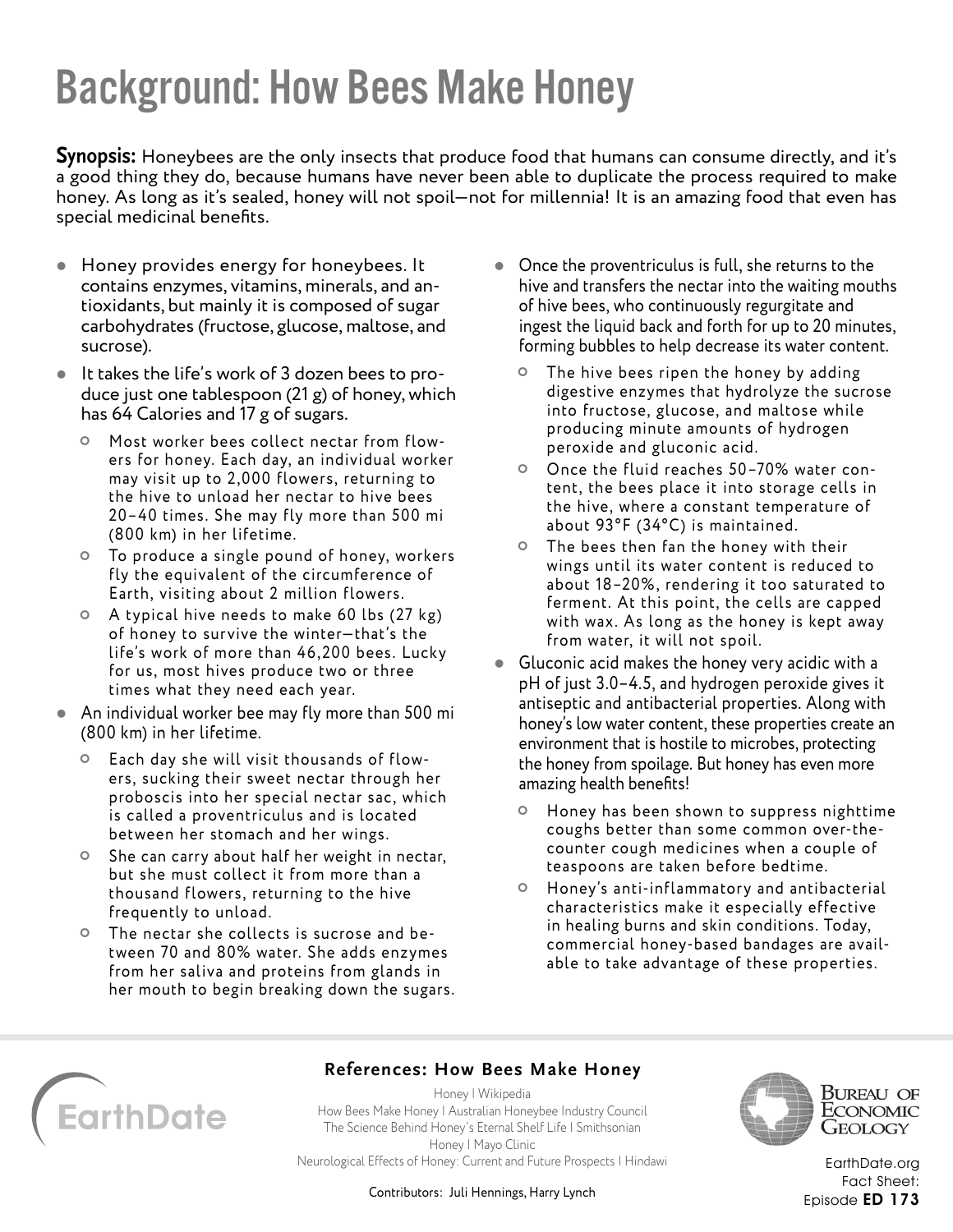### Background: How Bees Make Honey

- As a replacement for sugar, the bioactive plant compounds and antioxidants in honey are believed to improve cardiovascular health by reducing triglycerides and "bad" LDL cholesterol while increasing "good" HDL cholesterol. Some studies suggest replacing sugar with honey may also help to reduce blood pressure.
- O Some researchers suggest that the antioxidants in honey may improve brain function, decrease anxiety and depression, and even prevent some memory disorders.
- However, honey should never be given to infants under 12 months of age, because their immune systems aren't acidic enough to protect against small amounts of C. botulinum bacteria sometimes found in honey. These bacteria can produce a toxin in the large intestine, resulting in botulism.
- Humans have enjoyed and have used honey as a remedy for millennia.
	- Sumerian clay tablets from about 4,000– 5,000 years ago refer to the medicinal usage of honey.
	- o In Egyptian tombs, archaeologists have found pots of unspoiled honey that are thousands of years old. Ancient Egyptians used honey both in ointments and as an infection barrier for wounds.
- Honey is not all that honeybees collect and turn into new products in the hive. Forager honeybees also collect water, pollen, and tree resin, which are used in the hive to produce bee bread, royal jelly, beeswax, and bee glue.
	- O Some bees collect water that is used for evaporative cooling and humidity control in the nest. Bees need water for digestion and to hydrate nurse bees so they can create royal jelly. They also use it to restore honey that has crystallized.



This Mesolithic rock painting from Cuevas de la Araña near Valencia, Spain, depicts a honey hunter harvesting honeycomb from a hive in a tree. The artwork dates to circa 8000–6000 B.C.

Credit: Achillea, [GPL](http://www.gnu.org/licenses/gpl-3.0.html)



#### **References: How Bees Make Honey**

[Honey | Wikipedia](https://en.wikipedia.org/wiki/Honey) [How Bees Make Honey | Australian Honeybee Industry Council](https://honeybee.org.au/education/wonderful-world-of-honey/how-bees-make-honey/) [The Science Behind Honey's Eternal Shelf Life | Smithsonian](https://www.smithsonianmag.com/science-nature/the-science-behind-honeys-eternal-shelf-life-1218690/) [Honey | Mayo Clinic](https://www.mayoclinic.org/drugs-supplements-honey/art-20363819) [Neurological Effects of Honey: Current and Future Prospects | Hindawi](https://www.hindawi.com/journals/ecam/2014/958721/)

Bureau of ECONOMIC Geology

[EarthDate.org](http://www.earthdate.org) Fact Sheet: Episode ED 173

Contributors: Juli Hennings, Harry Lynch